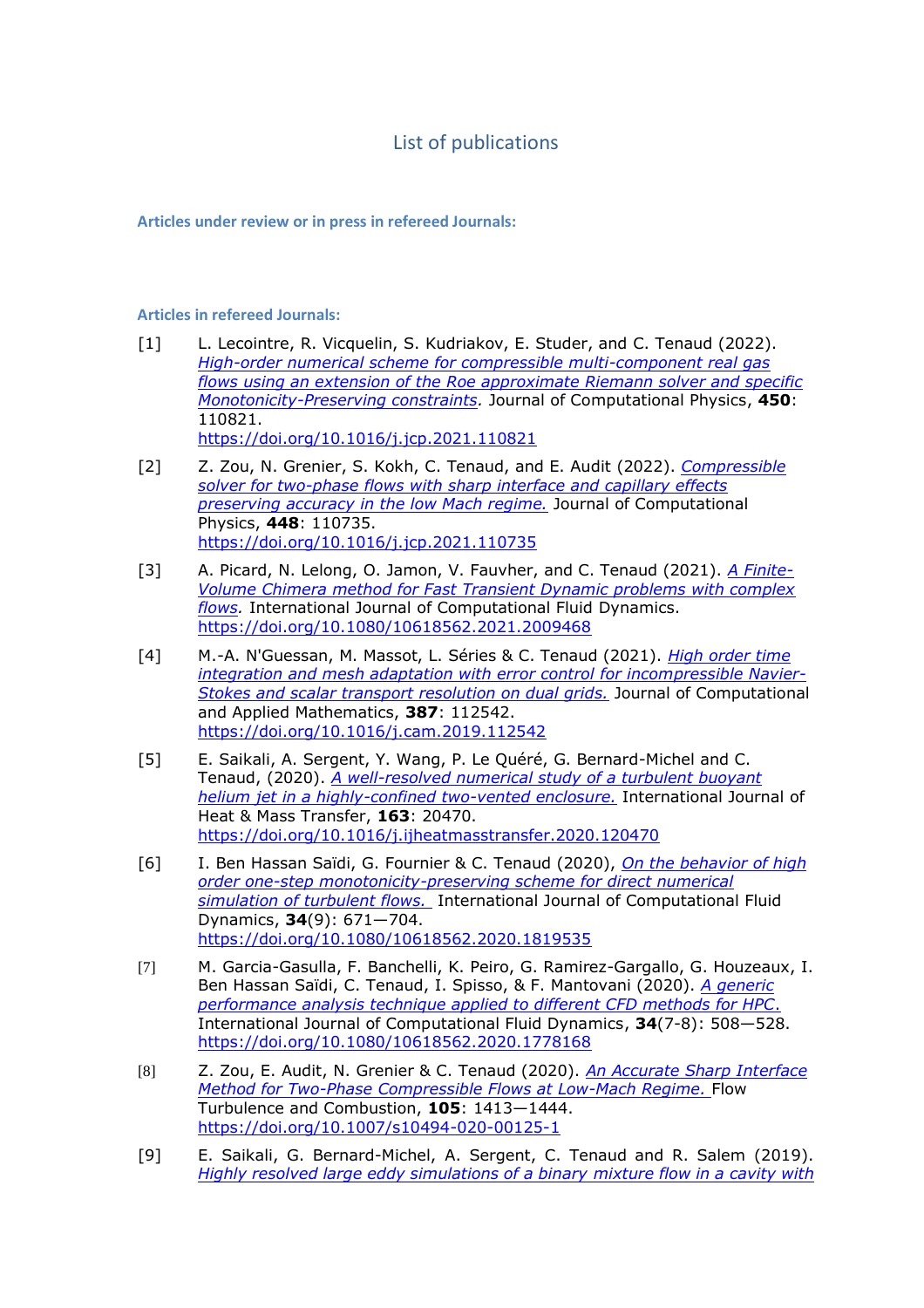*[two vents: influence of the computational domain](https://perso.limsi.fr/tenaud/Files/IJHE_ICHS_GBernard-Michel_etal_2018.pdf)*. International Journal of Hydrogen Energy, International Journal of Hydrogen Energy, **44**: 8856—8873. <https://doi.org/10.1016/j.ijhydene.2018.08.108>

- [10] G. Bernard-Michel, E. Saikali, A. Sergent and C. Tenaud, (2019). *[Comparisons](https://perso.limsi.fr/tenaud/Files/IJHE_ICHS_GBernard-Michel_etal_2018.pdf)  [of experimental measurements and Large-Eddy Simulation for a Helium release](https://perso.limsi.fr/tenaud/Files/IJHE_ICHS_GBernard-Michel_etal_2018.pdf)  [in a two vents enclosure.](https://perso.limsi.fr/tenaud/Files/IJHE_ICHS_GBernard-Michel_etal_2018.pdf)* International Journal of Hydrogen Energy, **44**(17): 8935-8953. <https://doi.org/10.1016/j.ijhydene.2018.07.120>
- [11] C. Tenaud, B. Podvin, Y. Fraigneau and V. Daru (2016). *[On wall pressure](https://www.sciencedirect.com/science/article/pii/S0142727X16304398)  [fluctuations and their coupling with vortex dynamics in a separated-reattached](https://www.sciencedirect.com/science/article/pii/S0142727X16304398)  [turbulent flow over a blunt flat plate](https://www.sciencedirect.com/science/article/pii/S0142727X16304398)*. International Journal of Heat and Fluid Flows, **61**: 730—748. <https://doi.org/10.1016/j.ijheatfluidflow.2016.08.002>
- [12] P. Debesse, L. Pastur, F. Lusseyran, Y. Fraigneau, C. Tenaud, C. Bonamy, A.V.G. Cavalieri and P. Jordan (2016). *[A comparison of data reduction](http://link.springer.com/article/10.1007/s00162-015-0375-4)  [techniques for the aeroacoustic analysis of flow over a blunt flat plate](http://link.springer.com/article/10.1007/s00162-015-0375-4)*. Theoretical and Computational Fluid Dynamics, **30**, Issue 3: 253—274. <https://doi.org/10.1007/s00162-015-0375-4>
- [13] C. Tenaud, O. Roussel and L. Bentaleb (2015). *[Unsteady compressible flow](http://www.sciencedirect.com/science/article/pii/S0045793015002595)  [computations using an adaptive multiresolution technique coupled with a high](http://www.sciencedirect.com/science/article/pii/S0045793015002595)[order one-step shock-capturing scheme](http://www.sciencedirect.com/science/article/pii/S0045793015002595)*, Computers and Fluids, **120**(13): 111—125. <https://doi.org/10.1016/j.compfluid.2015.07.025>
- [14] M.A. Puscas, L. Monasse, A. Ern, C. Tenaud and C. Mariotti (2015). *[A](http://onlinelibrary.wiley.com/doi/10.1002/nme.4921/abstract)  [conservative embedded boundary method for an inviscid compressible flow](http://onlinelibrary.wiley.com/doi/10.1002/nme.4921/abstract)  [coupled with a fragmenting structure,](http://onlinelibrary.wiley.com/doi/10.1002/nme.4921/abstract)* International Journal for Numerical Methods in Engineering, **103**(13): 970— 995. <https://doi.org/10.1002/nme.4921>
- [15] M.A. Puscas, L. Monasse, A. Ern, C. Tenaud, C. Mariotti and V. Daru (2015). *[A](http://www.sciencedirect.com/science/article/pii/S0021999115002582)  [time semi-implicit scheme for the energy-balanced coupling of a shocked fluid](http://www.sciencedirect.com/science/article/pii/S0021999115002582)  [flow with a deformable structure,](http://www.sciencedirect.com/science/article/pii/S0021999115002582)* Journal of Computational Physics, **296**: 241— 262. <https://doi.org/10.1016/j.jcp.2015.04.012>
- [16] B. Podvin, Y. Fraigneau, C. Tenaud and V. Daru (2014). *[Coherent structures in](http://www.sciencedirect.com/science/article/pii/S1631072114001041)  [the boundary layer of a flat thick plate,](http://www.sciencedirect.com/science/article/pii/S1631072114001041)* Comptes Rendus Mécanique, **342** (6– 7): 417—424.
- [17] M. Duarte, S. Descombes, C. Tenaud, S. Candel and M. Massot (2013). *[Time](http://www.sciencedirect.com/science/article/pii/S001021801300028X)[space adaptive numerical methods for the simulation of combustion fronts](http://www.sciencedirect.com/science/article/pii/S001021801300028X)*, Combustion and Flame, **160** (6): 1083—1101.
- [18] M. Duarte, M. Massot, S. Descombes, C. Tenaud, T. Dumont, V. Louvet and F. Laurent (2012). *[New resolution strategy for multi-scale reaction waves using](http://epubs.siam.org/doi/abs/10.1137/100816869)  [time operator splitting, Space adaptive multiresolution and dedicated high order](http://epubs.siam.org/doi/abs/10.1137/100816869)  [implicit/explicit time integrators](http://epubs.siam.org/doi/abs/10.1137/100816869)*, SIAM Journal on Scientific Computing, **34** (1): A76—A104.
- [19] L. Monasse, V. Daru, C. Mariotti, S. Piperno and C. Tenaud (2012). *[A](http://www.sciencedirect.com/science/article/pii/S0021999112000101)  [conservative coupling algorithm between a compressible flow and a rigid body](http://www.sciencedirect.com/science/article/pii/S0021999112000101)  [using an Embedded Boundary method.](http://www.sciencedirect.com/science/article/pii/S0021999112000101)*, Journal of Computational Physics, **231** (7): 2977—2994.
- [20] Duarte, M., M. Massot, S. Descombes, C. Tenaud, and S. Candel (2011). *Timespace adaptive numerical methods for the simulation of combustion fronts*, in Center for Turbulence Research, Annual Research Briefs, P. Moin and J.E. Larson, Eds., 347—358.
- [21] Tenaud, C. and Duarte, M. (2011). *[Tutorials on Adaptive multiresolution for](http://www.esaim-proc.org/articles/proc/pdf/2011/03/proc113404.pdf)  [mesh refinement applied to fluid dynamics and reactive media problems.](http://www.esaim-proc.org/articles/proc/pdf/2011/03/proc113404.pdf)* ESAIM Proceedings, **34**: 184—239. <https://doi.org/10.1051/proc/201134004>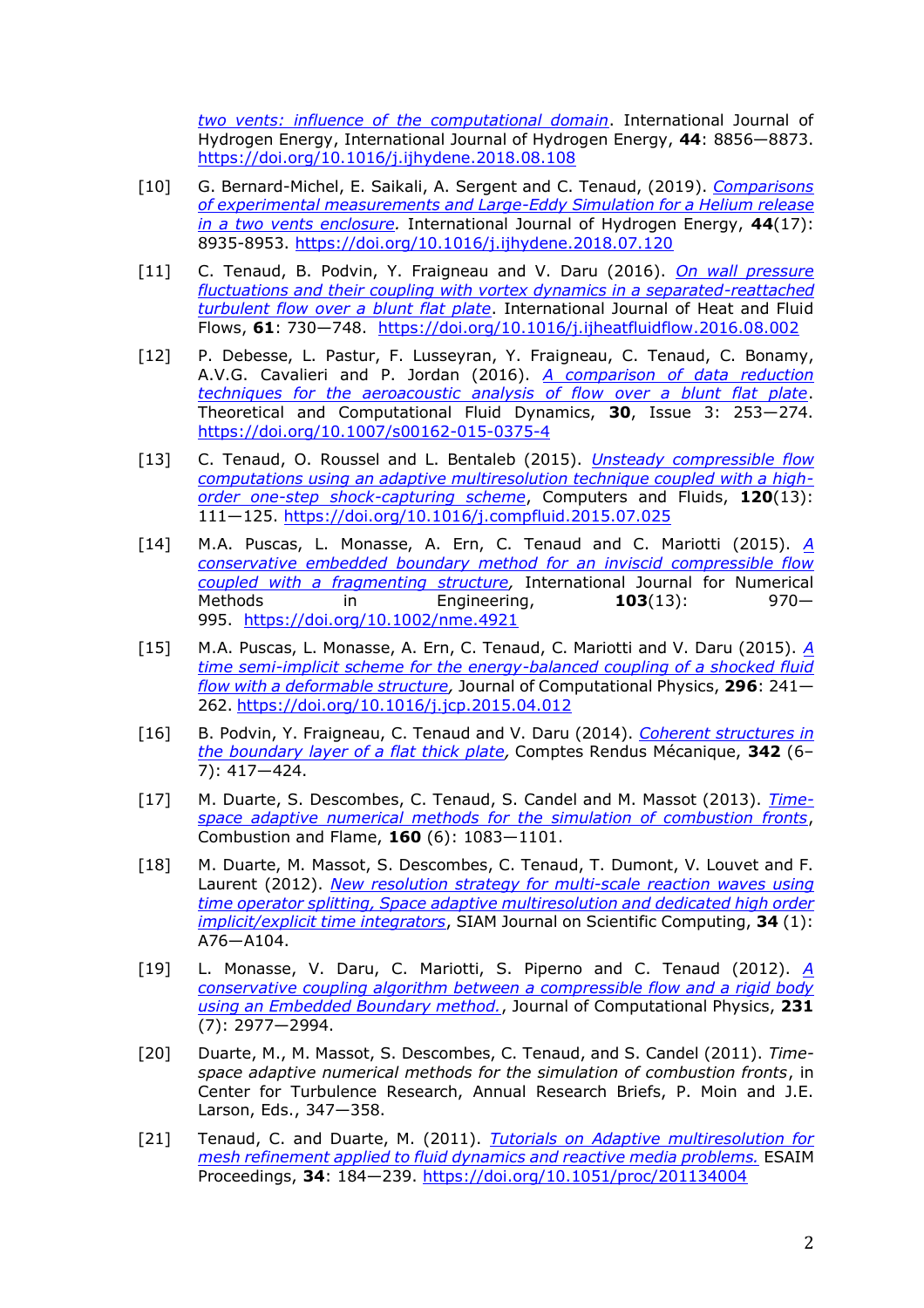- [22] Duarte, M., M. Massot, F. Laurent, S. Descombes, C. Tenaud, T. Dumont, and V. Louvet (2011). *[New Resolution Strategies for Multi-scale Reaction Waves:](http://www.clei.org/cleiej/paper.php?id=214)  [Optimal Time Operator Splitting and Space Adaptive Multiresolution.](http://www.clei.org/cleiej/paper.php?id=214)* CLEI Electronic Journal (Latin-american Center for Informatics Studies), **14** (1): 1— 14.
- [23] Duarte, M., M. Massot, S. Descombes, C. Tenaud, T. Dumont, V. Louvet, and F. Laurent (2011). *[New resolution strategy for multi-scale reaction waves using](http://www.esaim-proc.org/articles/proc/pdf/2011/03/proc113406.pdf)  [time operator splitting and space adaptive multiresolution: application to](http://www.esaim-proc.org/articles/proc/pdf/2011/03/proc113406.pdf)  [human ischemic stroke](http://www.esaim-proc.org/articles/proc/pdf/2011/03/proc113406.pdf)*. ESAIM proceedings, **34**: 277—290. <https://doi.org/10.1051/proc/201134006>
- [24] V. Daru and C. Tenaud (2009). *[Numerical simulation of the viscous shock tube](Files/CF38_VDaru_p664_2009.pdf)  [problem by using a high-resolution monotonicity-preserving scheme](Files/CF38_VDaru_p664_2009.pdf)*, Computers and Fluids, vol. **38** (3): 664—676.
- [25] A. Ben Moussa, H. Ksibi, C. Tenaud and M. Baccar, (2005). Parametric study [on the nozzle geometry to control the supercritical fluid expansion,](Files/BenMoussa2005_IJTS44_p774.pdf) International Journal of Thermal Sciences, **44**: 774—786.
- [26] C. Tenaud, S. Pellerin, A. Dulieu and L. Ta Phuoc, (2005). *[Large eddy](Files/CF34_CTenaud_p67_2005.pdf)  [simulations of a spatially developing incompressible 3D mixing layer using the](Files/CF34_CTenaud_p67_2005.pdf)  v- [formulation](Files/CF34_CTenaud_p67_2005.pdf)*, Computers and Fluids, **34**: 69—96.
- [27] V. Daru and C. Tenaud, (2004). *[High order one-step monotonicity preserving](https://perso.limsi.fr/tenaud/Files/JCP_193_p563_Daru.pdf)  [schemes for unsteady flow calculations](https://perso.limsi.fr/tenaud/Files/JCP_193_p563_Daru.pdf)*, Journal of Computational Physics, **193**: 563—594.
- [28] A. Cadiou and C. Tenaud, (2004). *[Implicit WENO shock caturing scheme for](https://perso.limsi.fr/tenaud/Files/Cadiou_Tenaud_IJNMF45_197.pdf)  [unsteady flows. Application to one-dimensional Euler equations](https://perso.limsi.fr/tenaud/Files/Cadiou_Tenaud_IJNMF45_197.pdf)*, International Journal for Numerical Methods in Fluids, **45**: 197—229
- [29] C. Appert, C. Tenaud, X. Chavanne, S. Balibar, F. Caupin and D. d'Humières, (2003). *[Nonlinear effects and shock formation in the focusing of a spherical](https://perso.limsi.fr/tenaud/Files/EPJB_Appert_35_p531.pdf)  [acoustic wave: Numerical simulations and experiments in liquid helium](https://perso.limsi.fr/tenaud/Files/EPJB_Appert_35_p531.pdf)*, European Physical Journal - B, **35**: 531—549
- [30] V. Daru and C. Tenaud, (2001). *[Evaluation of TVD high resolution schemes for](https://perso.limsi.fr/tenaud/Files/CF30_VDaru_p89_2001.pdf)  [unsteady viscous shocked flows,](https://perso.limsi.fr/tenaud/Files/CF30_VDaru_p89_2001.pdf)* Computers & Fluids, **30**: 89—113
- [31] S. Pellerin, A. Dulieu, L. Ta Phuoc and C. Tenaud, (2001). *Incompressible 3-D mixing layer using LES: Influences of sub-grid scales models and of upstream perturbations*, Computational Fluid Dynamics Jal., Special number volume **II**: 622—626
- [32] C. Tenaud, E. Garnier and P. Sagaut, (2000). *[Evaluation of some high-order](https://perso.limsi.fr/tenaud/Files/IJNMF_33_p249_Tenaud.pdf)  [shock capturing schemes for Direct Numerical Simulation of unsteady 2D free](https://perso.limsi.fr/tenaud/Files/IJNMF_33_p249_Tenaud.pdf)  [flows](https://perso.limsi.fr/tenaud/Files/IJNMF_33_p249_Tenaud.pdf)*, Int. J. Num. Meth. Fluids, **33**: 249—278
- [33] A. Sergent, P. Joubert, P. Le Quéré et C. Tenaud, (2000). *[Mixed scale model](https://perso.limsi.fr/tenaud/Files/CRAS_t328_SIIb_Sergent_p567_2000.pdf)  [expanded to subgrid diffusivity,](https://perso.limsi.fr/tenaud/Files/CRAS_t328_SIIb_Sergent_p567_2000.pdf)* C.R. Acad. Sci. Paris, **t. 328**, Série IIb: 891— 897
- [34] L. Doris, C. Tenaud and L. Ta Phuoc, (2000). *[LES of spatially developing 3D](https://perso.limsi.fr/tenaud/Files/CRAS_t328_SIIb_Doris_p861_2000.pdf)  [compressible mixing](https://perso.limsi.fr/tenaud/Files/CRAS_t328_SIIb_Doris_p861_2000.pdf)*, C.R. Acad. Sci. Paris, **t. 328**, Série IIb: 567—573
- [35] R. Lardat, A. Dulieu, L. Ta Phuoc and C. Tenaud, (1998). *L.E.S. of a spatially developing 3D incompressible mixing layer with velocity-vorticity formulation*, Lecture Notes in Physics, **515**: 183—188
- [36] A. Chabni, P. Le Quéré, C. Tenaud and H. Laatar, (1998). *Modelling of pollutant dispersion in urban street canyons by means of a large-eddy simulation approach*, Int. Jal. Vehicle Design, **20** (1-4): 88—95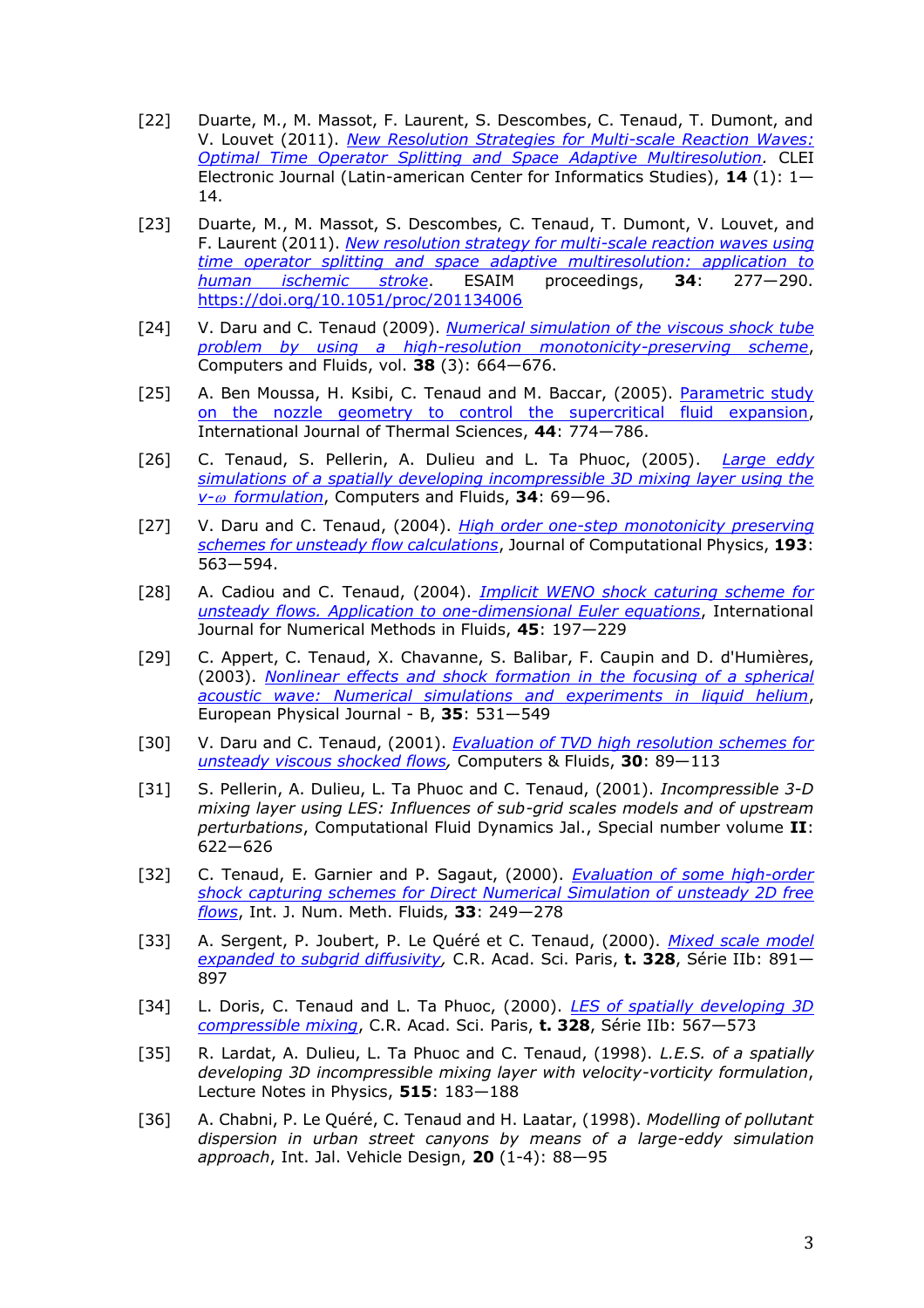- [37] C. Tenaud and L. Ta Phuoc (1997). *Large Eddy Simulation of unsteady compressible separated flow around a NACA0012 airfoil*, Lecture Notes in Physics, **490**: 424—429
- [38] H. Ksibi, C. Tenaud, P. Subra and Y. Garrabos, (1996). *[Numerical Simulation of](https://perso.limsi.fr/tenaud/Files/EJMB_15_4_Ksibi_p569_1996.pdf)  [Rapid Expansion of Supercritical Fluid](https://perso.limsi.fr/tenaud/Files/EJMB_15_4_Ksibi_p569_1996.pdf)*, European Jal. of Mech. B/Fluids, **15** (3): 569—596
- [39] C. Tenaud and L. Ta Phuoc, (1995). *Numerical simulation of unsteady compressible viscous flow: NACA 0012 airfoil - vortex interaction*, Lecture Notes in Physics, **453**: 561—567
- [40] C. Tenaud and L. Ta Phuoc, (1994). *Numerical simulation of unsteady compressible viscous flow around a NACA 0012 airfoil*, Notes on Numerical Fluid Dynamics, **47**: 278—287.

**Ouvrages ou chapitre dans ouvrages :**

- [1] Fournier, G. ; Chpoun, A. ; Fraigneau, Y. and Tenaud, C., *[Direct Numerical](https://perso.limsi.fr/tenaud/Files/Conferences/DLES10_Fournier_etal_2015.pdf)  [Simulations of the Shock-Induced Separation of a Laminar Boundary Layer.](https://perso.limsi.fr/tenaud/Files/Conferences/DLES10_Fournier_etal_2015.pdf)* DIRECT AND LARGE-EDDY SIMULATION X Book Series: ERCOFTAC Series Volume: **24** Pages: 327—332 (2018).
- [2] L. Bentaleb, O. Roussel and C. Tenaud. *[Adaptive multiresolution methods for](https://perso.limsi.fr/tenaud/Files/Enumath05_bentaleb.pdf)  [the simulation of shocks/shear layer interaction in confined flows](https://perso.limsi.fr/tenaud/Files/Enumath05_bentaleb.pdf)*. Numerical mathematics and advanced applications, Springer, Berlin : 761—769 (2006).
- [3] V. Daru and C. Tenaud. *High resolution Monotonicity-Preserving schemes for unsteady compressible flows*, Computational Fluid Dynamics, S. Armfield, P. Morgan, K. Srinivas (Eds), Springer: 241—246 (2002).
- [4] V. Daru and C. Tenaud. *Application of TVD high resolution schemes to the calculation of the viscous shock tube problem*, Godunov methods: theory and applications, E.F. Toro (Eds.): 197—202, Kluwer Academic/Plenum Publisher, New York, 2001.
- [5] R. Lardat, A. Dulieu, W.Z. Shen, L. Ta Phuoc, C. Tenaud, L. Cordier and J. Delville. *Large Eddy Simulation of spatially developing 3D shear layer in incompressible flow: comparisons with detailed experiments*, Simulation and Identification of Organized Structures in Flows, N. Aubry and J.N. Sörensen (Eds.), Kluwer Academic Publishers: 447—456, 1999.
- [6] E. Coustols, C. Tenaud and J. Cousteix. *Manipulation of turbulent boundary layer in zero pressure gradient flows: detailed experiments and modelling*, Selected paper from the 6th International Symposium on Turbulent Shear Flows, Toulouse, France, J.C. André, J. Cousteix, F. Durst, B.E. Launder, F.W. Schmitt, J.H. Whitelaw (Eds.), Springer-Verlag: 164—178 (1989).

## **Lecture notes:**

- [1] C. Tenaud & M. Duarte, *[Adapative multiresolution for mesh refinement applied](https://perso.limsi.fr/tenaud/Files/Support_TP_MR2010.pdf)  [to flow problems.](https://perso.limsi.fr/tenaud/Files/Support_TP_MR2010.pdf)* Lecture notes and tutorials at the MR school, Fréjus France, June 2010.
- [2] V. Daru et C. Tenaud : *[Approximations d'ordre élevé pour les écoulements](https://perso.limsi.fr/tenaud/Files/MFNschool_Daru_Tenaud.pdf)  [compressibles avec discontinuités.](https://perso.limsi.fr/tenaud/Files/MFNschool_Daru_Tenaud.pdf)* Lecture notes at the École de Printemps MFN, Roscoff, juin 2005.